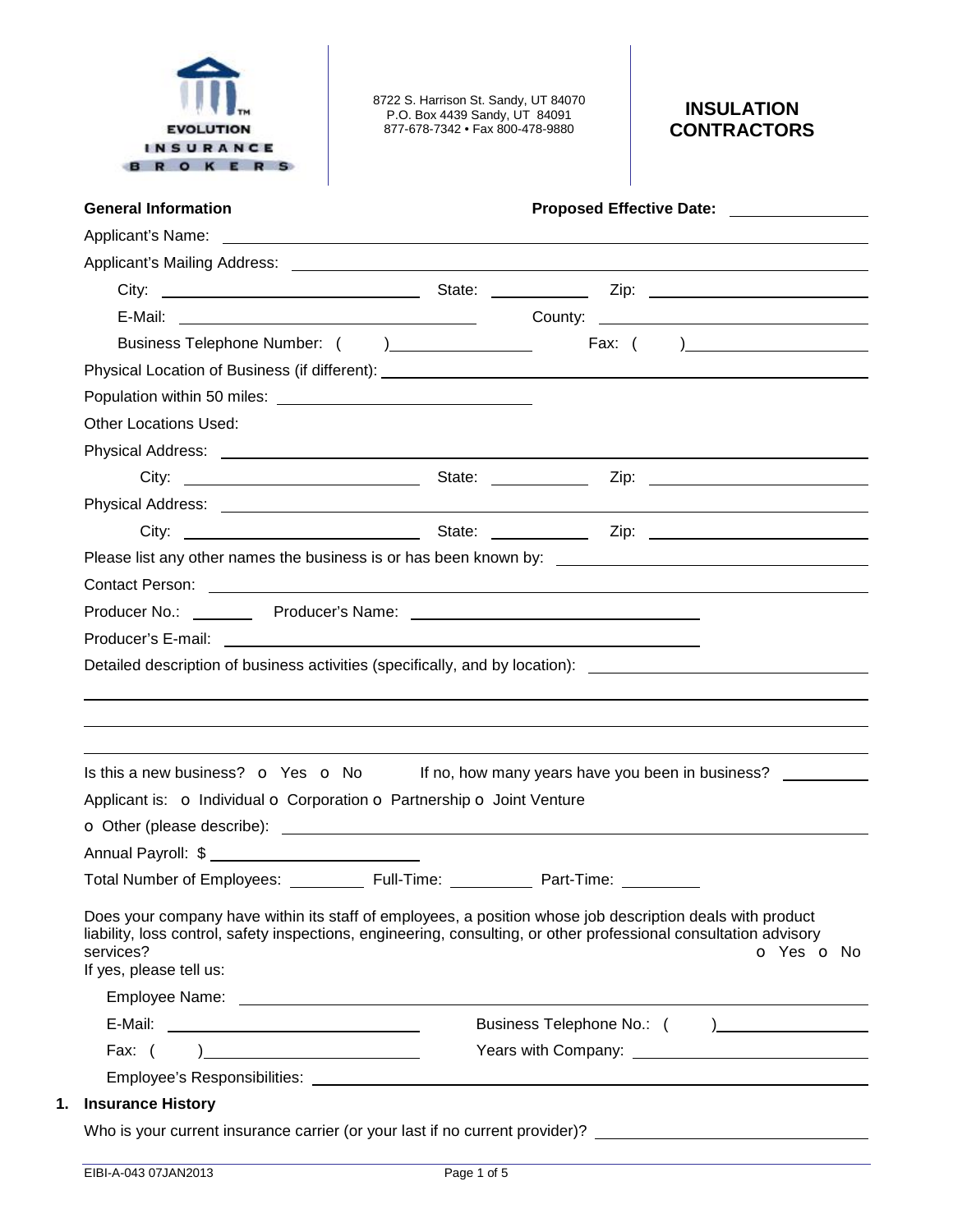Provide name(s) for all insurance companies that have provided Applicant insurance for the last three years:

|                                                     | Coverage:                                                                                                                                                                                                                            | Coverage:                                                                                                 | Coverage:                                                                                                                                                 |
|-----------------------------------------------------|--------------------------------------------------------------------------------------------------------------------------------------------------------------------------------------------------------------------------------------|-----------------------------------------------------------------------------------------------------------|-----------------------------------------------------------------------------------------------------------------------------------------------------------|
| <b>Company Name</b>                                 |                                                                                                                                                                                                                                      |                                                                                                           |                                                                                                                                                           |
| <b>Expiration Date</b>                              |                                                                                                                                                                                                                                      |                                                                                                           |                                                                                                                                                           |
| <b>Annual Premium</b>                               | \$                                                                                                                                                                                                                                   | \$                                                                                                        | \$                                                                                                                                                        |
|                                                     | Attach a five year loss/claims history, including details. (REQUIRED)                                                                                                                                                                | Has the Applicant or any predecessor or related person or entity ever had a claim?                        | <b>o</b> Yes <b>o</b> No<br>Have you had any incident, event, occurrence, loss, or Wrongful Act which might give rise to a Claim covered by<br>O Yes O No |
| this Policy, prior to the inception of this Policy? | If yes, please explain: <u>contract the set of the set of the set of the set of the set of the set of the set of the set of the set of the set of the set of the set of the set of the set of the set of the set of the set of t</u> |                                                                                                           |                                                                                                                                                           |
|                                                     |                                                                                                                                                                                                                                      | Has the Applicant, or anyone on the Applicant's behalf, attempted to place this risk in standard markets? |                                                                                                                                                           |
|                                                     |                                                                                                                                                                                                                                      |                                                                                                           | O Yes O No                                                                                                                                                |
|                                                     | If the standard markets are declining placement, please explain why:                                                                                                                                                                 |                                                                                                           |                                                                                                                                                           |

## **2. Desired Insurance**

### **Limit of Liability:**

|          | Per Act/Aggregate     | ΟR      | Per Person/Per Act/Aggregate    |
|----------|-----------------------|---------|---------------------------------|
| $\circ$  | \$50,000/\$100,000    | $\circ$ | \$25,000/\$50,000/\$100,000     |
| $\circ$  | \$150,000/\$300,000   | $\circ$ | \$75,000/\$150,000/\$300,000    |
| $\circ$  | \$250,000/\$1,000,000 | $\circ$ | \$100,000/\$250,000/\$1,000,000 |
| $\circ$  | \$500,000/\$1,000,000 | $\circ$ | \$250,000/\$500,000/\$1,000,000 |
| $\Omega$ | Other:                | $\circ$ | Other:                          |

**Self Insured Retention (SIR):** o \$1,000 (Minimum) o \$1,500 o \$2,500 o \$5,000 o \$10,000

## **3. Business Activities**

- 1. How many years of experience?
- 2. Number of Total Staff: Full-Time: Part-Time:
- 3. Number of non-operational employees (salesmen, collectors, messengers, drivers, draftsmen, clerical):

### 4. Payroll breakdown:

| Operations Payroll -<br>Insulation                       | Φ  | <b>Office and Clerical</b>  | \$ |
|----------------------------------------------------------|----|-----------------------------|----|
| Operations Payroll -<br>Roofing, Siding, Heating<br>etc. |    | Executive and<br>Management | \$ |
| Roof vents and attic fans                                | \$ | <b>Outside Sales</b>        | \$ |
| Radon gas services                                       | J  | Water proofing              | \$ |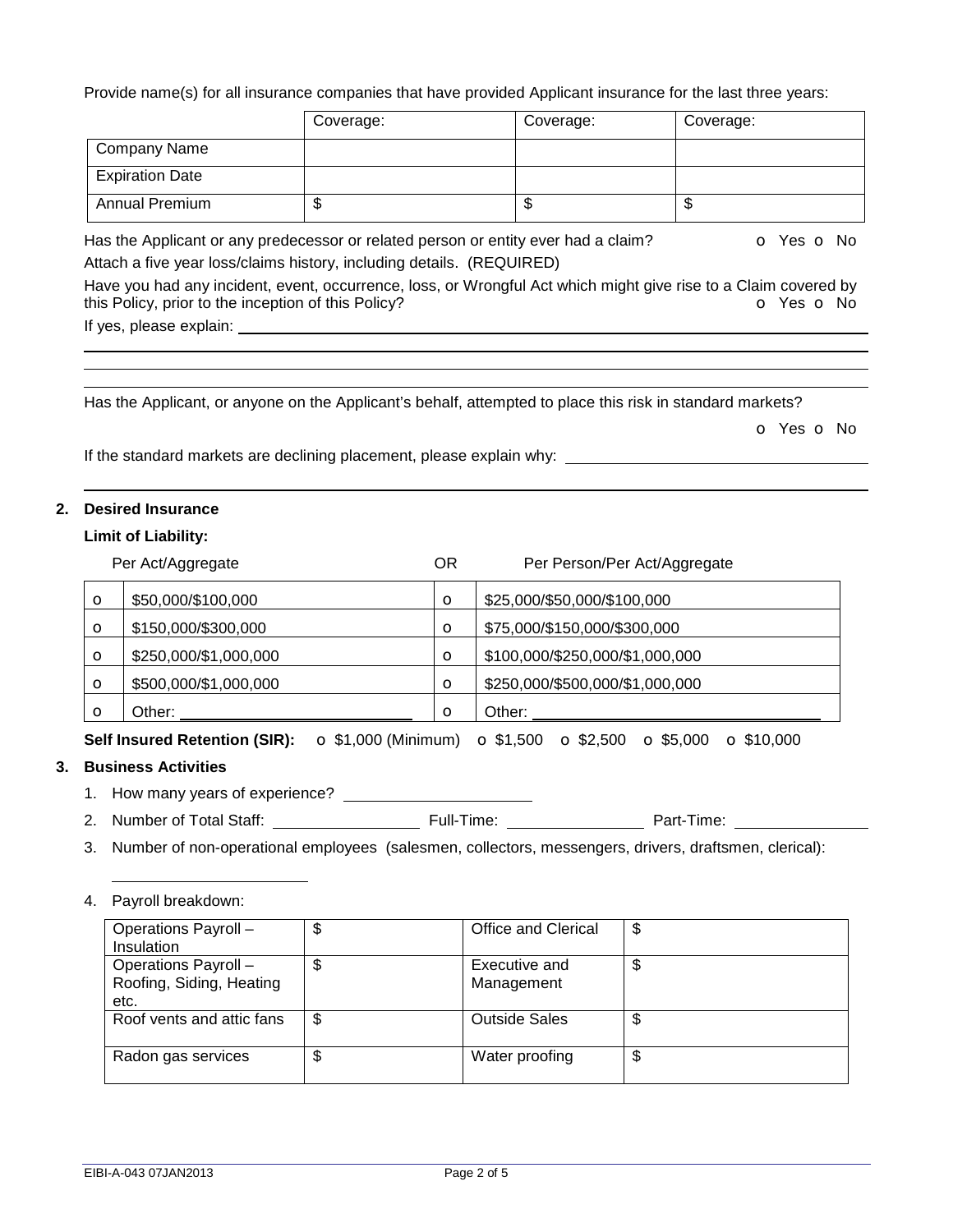#### **4. Business Operations Breakdown**

1. Identify percentage of your business operations:

| Commercial - not over 2 stories                                          | %    |
|--------------------------------------------------------------------------|------|
| Commercial - over 2 stories                                              | $\%$ |
| Residential - single family or twin<br>home – not over 2 story structure | $\%$ |

2. Estimate total gross receipts for insulation operations only, including material and repair services for next 12 months:

| Commercial  | ۰Т. |
|-------------|-----|
| Residential |     |

3. Estimated gross receipts from all other operations only, including material and repair services for next 12 months:

| Commercial  | Œ |
|-------------|---|
| Residential | Œ |

- 4. Total gross annual receipts from all business operations, and product sales, retail sales, and other work: \$
- 5. Total gross annual receipts from new construction insulation, contractor services only:  $\sim$
- 6. Total gross annual receipts from new construction all other operations only: \$
- 7. What percent of your total gross receipts is received from sub-contracted work you perform for other contractors? \_\_\_\_\_\_\_\_\_\_%

| 8.  | What percent of work is insulation of old homes?<br>$\%$                  |            |
|-----|---------------------------------------------------------------------------|------------|
| 9.  | What percent of work is insulation of new homes?<br>$\%$                  |            |
| 10. | What percent of non-insulation is work in old homes?<br>%                 |            |
| 11. | What percent of non-insulation work is in new homes?<br>$\%$              |            |
| 12. | Does your business:                                                       |            |
|     | a. Perform renovations involving structural change to load-bearing walls? | O Yes O No |
|     | Perform external work above two stories?<br>b.                            | O Yes O No |
|     | Lease or rent equipment to others?<br>C.                                  | o Yes o No |
|     | If yes, what?                                                             |            |

- d. Lease or rent equipment from others? Calculation of the control of the Calculation of Yes of No If yes, what?
- e. Distribute or sell (retail) building materials or supplies for installation by others?

o Yes o No

If yes, show annual gross receipts from distribution or sale: \$\_\_\_\_\_\_\_\_\_\_\_\_\_\_\_\_\_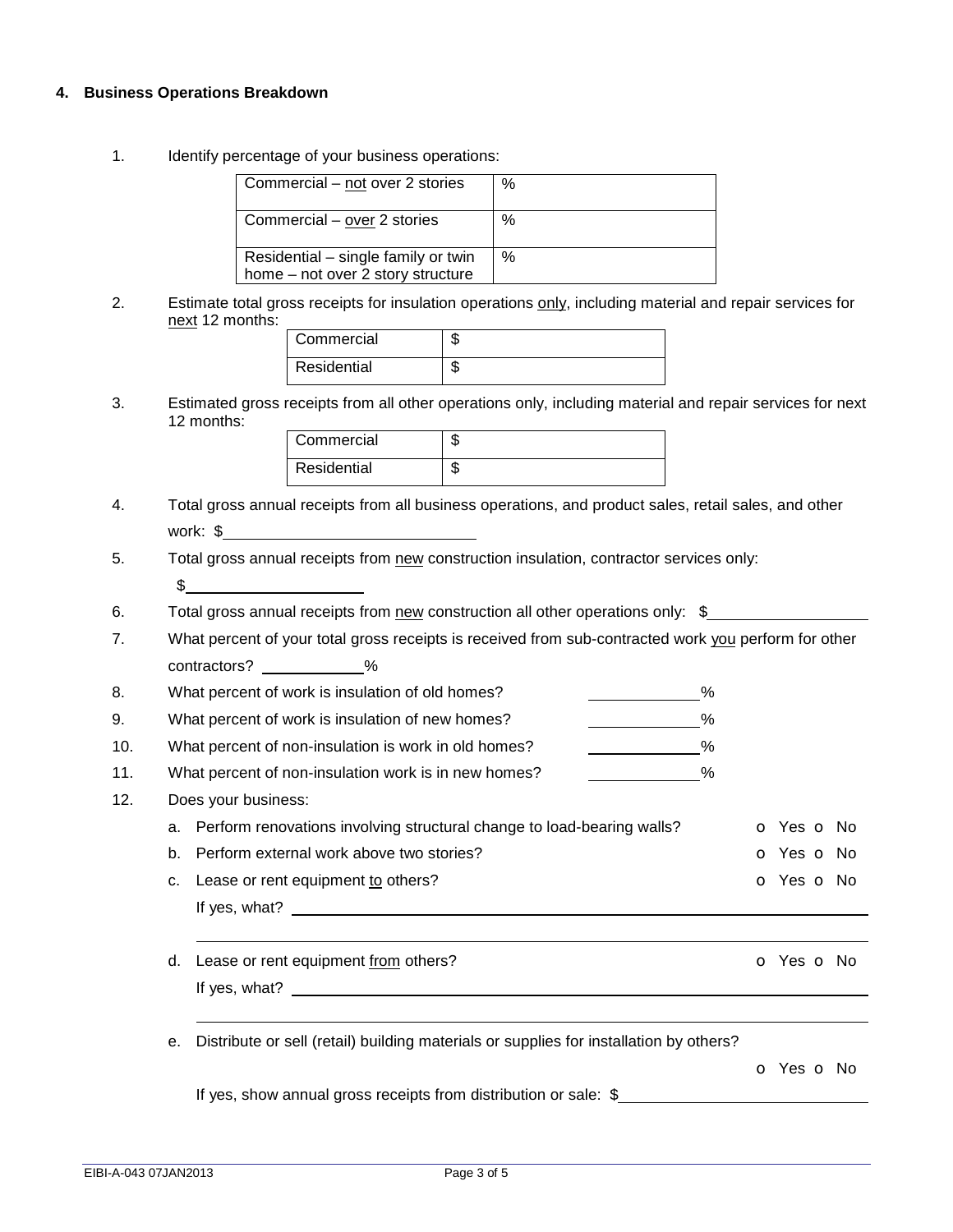| Do you hire Sub-Contractors? |  |
|------------------------------|--|
|------------------------------|--|

### If yes,

o Yes o No

ii. Do you require evidence of Workers Compensation insurance from sub-contractors?

o Yes o No

 

iii. Gross annual receipts from work sub-contracted out: \$

iv. Explain type of work you sub-contracted out:

#### **REPRESENTATIONS AND WARRANTIES**

The "Applicant" is the party to be named as the "Insured" in any insuring contract if issued. By signing this Application, the Applicant for insurance hereby represents and warrants that the information provided in the Application, together with all supplemental information and documents provided in conjunction with the Application, is true, correct, inclusive of all relevant and material information necessary for the Insurer to accurately and completely assess the Application, and is not misleading in any way. The Applicant further represents that the Applicant understands and agrees as follows: (i) the Insurer can and will rely upon the Application and supplemental information provided by the Applicant, and any other relevant information, to assess the Applicant's request for insurance coverage and to quote and potentially bind, price, and provide coverage; (ii) the Application and all supplemental information and documents provided in conjunction with the Application are warranties that will become a part of any coverage contract that may be issued; (iii) the submission of an Application or the payment of any premium does not obligate the Insurer to quote, bind, or provide insurance coverage; and (iv) in the event the Applicant has or does provide any false, misleading, or incomplete information in conjunction with the Application, any coverage provided will be deemed void from initial issuance.

The Applicant hereby authorizes the Insurer and its agents to gather any additional information the Insurer deems necessary to process the Application for quoting, binding, pricing, and providing insurance coverage including, but not limited to, gathering information from federal, state, and industry regulatory authorities, insurers, creditors, customers, financial institutions, and credit rating agencies. The Insurer has no obligation to gather any information nor verify any information received from the Applicant or any other person or entity. The Applicant expressly authorizes the release of information regarding the Applicant's losses, financial information, or any regulatory compliance issues to this Insurer in conjunction with consideration of the Application.

The Applicant further represents that the Applicant understands and agrees the Insurer may: (i) present a quote with a Sublimit of liability for certain exposures, (ii) quote certain coverages with certain activities, events, services, or waivers excluded from the quote, and (iii) offer several optional quotes for consideration by the Applicant for insurance coverage. In the event coverage is offered, such coverage will not become effective until the Insurer's accounting office receives the required premium payment.

The Applicant agrees that the Insurer and any party from whom the Insurer may request information in conjunction with the Application may treat the Applicant's facsimile signature on the Application as an original signature for all purposes.

The Applicant acknowledges that under any insuring contract issued, the following provisions will apply:

1. A single Accident, or the accumulation of more than one Accident during the Policy Period, may cause the per Accident Limit and/or the annual aggregate maximum Limit of Liability to be exhausted, at which time the Insured will have no further benefits under the Policy.

2. The Insured may request the Insurer to reinstate the original Limit of Liability for the remainder of the Policy period for an additional coverage charge, as may be calculated and offered by the Insurer. The Insurer is under no obligation to accept the Insured's request.

3. The Applicant understands and agrees that the Insurer has no obligation to notify the Insured of the possibility that the maximum Limit of Liability may be exhausted by any Accident or combination of Accidents that may occur during the Policy Period. The Insured must determine if additional coverage should be purchased. The Insurer is expressly not obligated to make a determination about additional coverage, nor advise the Insured concerning additional coverage.

o Yes o No